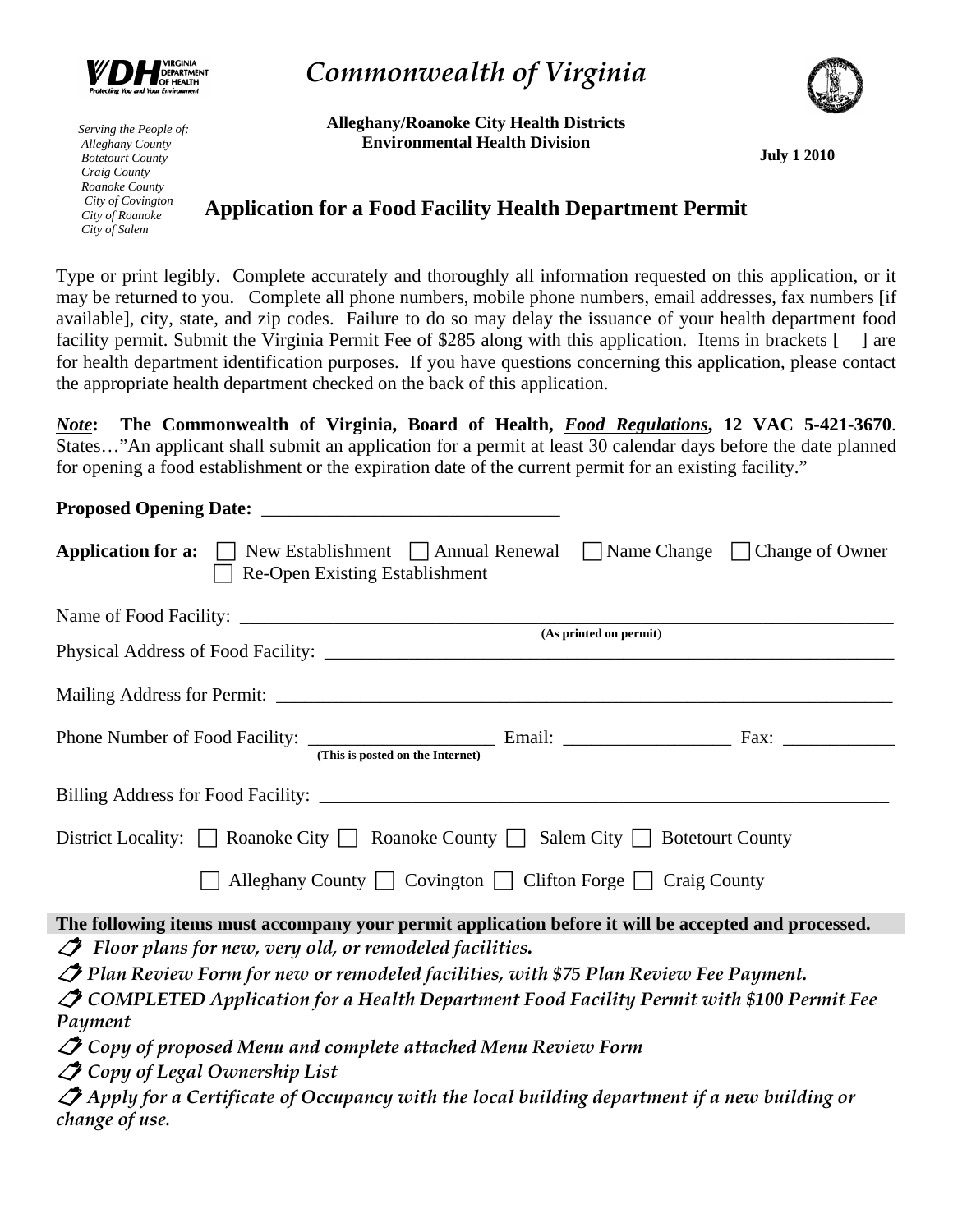| <b>Application for a Food Facility Health Department Permit</b>                                                                                                                                                                                                                                                                          |  |  |  |  |  |
|------------------------------------------------------------------------------------------------------------------------------------------------------------------------------------------------------------------------------------------------------------------------------------------------------------------------------------------|--|--|--|--|--|
| Legal Owner Type: $\Box$ Corporation $\Box$ Government Organization $\Box$ Limited $\Box$ Partnership<br>□ Religious Organization □ Society □ Sole Proprietorship                                                                                                                                                                        |  |  |  |  |  |
| (If ownership is other than a Sole Proprietorship, fill in the name of Corporation, Government Organization, Limited,<br>Partnership, Religious Organization, or Society below.)                                                                                                                                                         |  |  |  |  |  |
|                                                                                                                                                                                                                                                                                                                                          |  |  |  |  |  |
| (This is printed on the permit and should be the same as your Business License)                                                                                                                                                                                                                                                          |  |  |  |  |  |
|                                                                                                                                                                                                                                                                                                                                          |  |  |  |  |  |
|                                                                                                                                                                                                                                                                                                                                          |  |  |  |  |  |
|                                                                                                                                                                                                                                                                                                                                          |  |  |  |  |  |
|                                                                                                                                                                                                                                                                                                                                          |  |  |  |  |  |
|                                                                                                                                                                                                                                                                                                                                          |  |  |  |  |  |
|                                                                                                                                                                                                                                                                                                                                          |  |  |  |  |  |
| and addresses of all persons comprising the legal ownership to this application. Complete Registered<br>Agent information below if required. Staple attachment to this Application.<br>Legal Owner's Local Registered Agent [Registered Agent] (if required - out of state corporations must<br>identify registered agent for Virginia): |  |  |  |  |  |
|                                                                                                                                                                                                                                                                                                                                          |  |  |  |  |  |
|                                                                                                                                                                                                                                                                                                                                          |  |  |  |  |  |
|                                                                                                                                                                                                                                                                                                                                          |  |  |  |  |  |
| Person directly responsible for Food Facility [Facility Contact]:                                                                                                                                                                                                                                                                        |  |  |  |  |  |
|                                                                                                                                                                                                                                                                                                                                          |  |  |  |  |  |
|                                                                                                                                                                                                                                                                                                                                          |  |  |  |  |  |
| Immediate supervisor of person directly responsible for the food facility [Owner's Agent]:                                                                                                                                                                                                                                               |  |  |  |  |  |
|                                                                                                                                                                                                                                                                                                                                          |  |  |  |  |  |
|                                                                                                                                                                                                                                                                                                                                          |  |  |  |  |  |
|                                                                                                                                                                                                                                                                                                                                          |  |  |  |  |  |
|                                                                                                                                                                                                                                                                                                                                          |  |  |  |  |  |
|                                                                                                                                                                                                                                                                                                                                          |  |  |  |  |  |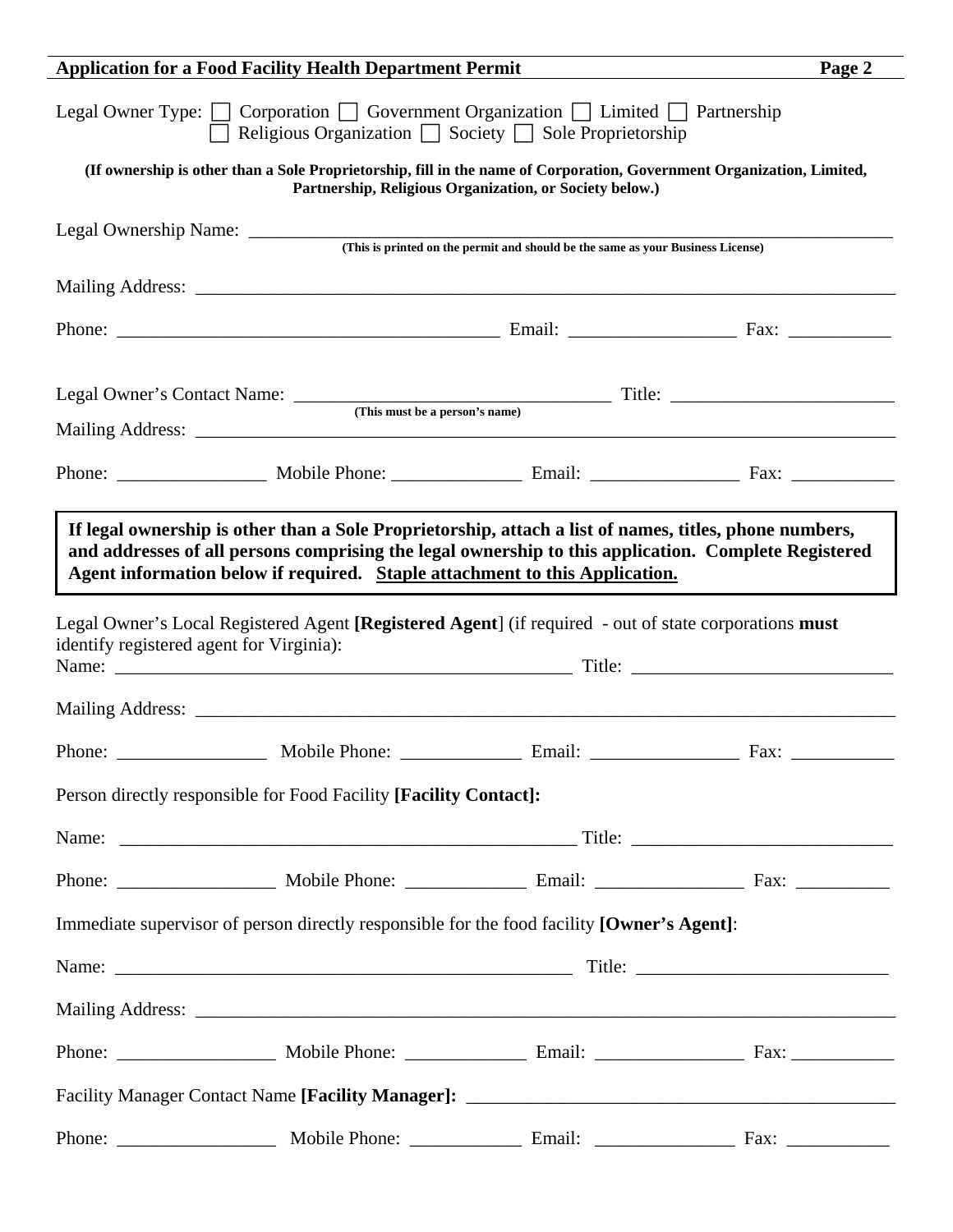| <b>Application for a Food Facility Health Department Permit</b>                                                                                                                                                                                                                                                                                                                                                                                                                                                                                                                                                                                                                                                                                   |     |                |  |  |  |
|---------------------------------------------------------------------------------------------------------------------------------------------------------------------------------------------------------------------------------------------------------------------------------------------------------------------------------------------------------------------------------------------------------------------------------------------------------------------------------------------------------------------------------------------------------------------------------------------------------------------------------------------------------------------------------------------------------------------------------------------------|-----|----------------|--|--|--|
| <b>Type of Food Facility:</b> Adult Care Home $\Box$ Adult Day Care $\Box$ Bed & Breakfast $\Box$ Carry-Out $\Box$<br>Caterer   Child Care   Commissary   Convenience Store   Fast Food   Full Service  <br>Full Service/Caterer Grocery Store Group Home Hospital Hotel Continental Breakfast<br>Private Elementary □ Private Middle/High School □ Seasonal Fast Food □ Seasonal Full Service □<br>State College $\Box$ State Institution $\Box$ Summer Camp $\Box$                                                                                                                                                                                                                                                                              |     |                |  |  |  |
| Does this food facility provide servers for customers (waiters or waitresses)? Yes<br>$\vert$ No $\vert$ $\vert$                                                                                                                                                                                                                                                                                                                                                                                                                                                                                                                                                                                                                                  |     |                |  |  |  |
| Type of Water Supply: Public Private, if private, source: ______________________                                                                                                                                                                                                                                                                                                                                                                                                                                                                                                                                                                                                                                                                  |     |                |  |  |  |
| • If water system is private, please attach a copy of the Final Record of Inspection and an Acceptable<br>Water Sample for the Well.                                                                                                                                                                                                                                                                                                                                                                                                                                                                                                                                                                                                              |     |                |  |  |  |
|                                                                                                                                                                                                                                                                                                                                                                                                                                                                                                                                                                                                                                                                                                                                                   |     |                |  |  |  |
| • If sewage disposal system is private, please attach a copy of the Operation Permit showing the location of<br>the system.                                                                                                                                                                                                                                                                                                                                                                                                                                                                                                                                                                                                                       |     |                |  |  |  |
|                                                                                                                                                                                                                                                                                                                                                                                                                                                                                                                                                                                                                                                                                                                                                   |     |                |  |  |  |
| Attach a proposed or existing menu to this application. Staple Menu to this Application.                                                                                                                                                                                                                                                                                                                                                                                                                                                                                                                                                                                                                                                          |     |                |  |  |  |
| Answer the following questions concerning your food facility. Does your food facility:                                                                                                                                                                                                                                                                                                                                                                                                                                                                                                                                                                                                                                                            | Yes | N <sub>0</sub> |  |  |  |
| (1) Prepare, offer for sale, or serve potentially hazardous food<br>(a) Only to order upon a consumer's request                                                                                                                                                                                                                                                                                                                                                                                                                                                                                                                                                                                                                                   |     |                |  |  |  |
| (b) In advance in quantities based on projected consumer demand and discard food that                                                                                                                                                                                                                                                                                                                                                                                                                                                                                                                                                                                                                                                             |     |                |  |  |  |
| is not sold or served at an approved frequency, or<br>Use time as the public health control as specified under 12 VAC 5-421-850<br>(c)                                                                                                                                                                                                                                                                                                                                                                                                                                                                                                                                                                                                            |     |                |  |  |  |
| (2) Prepare potentially hazardous food in advance using a food preparation method that<br>involves two or more steps which may include combining potentially hazardous<br>ingredients; cooking; cooling; reheating; hot or cold holding; freezing; or thawing<br>(3) Prepare food as specified under subdivision 3 B (2) of this section for delivery to<br>and consumption at a location off the premises of the food establishment where it is<br>prepared<br>(4) Prepare food as specified under subdivision $3 b (2)$ of this section for service to a highly<br>susceptible population<br>(5) Prepare only food that is not potentially hazardous<br>(6) Does not prepare, but offers for sale only prepackaged food that is not potentially |     |                |  |  |  |
|                                                                                                                                                                                                                                                                                                                                                                                                                                                                                                                                                                                                                                                                                                                                                   |     |                |  |  |  |
|                                                                                                                                                                                                                                                                                                                                                                                                                                                                                                                                                                                                                                                                                                                                                   |     |                |  |  |  |
|                                                                                                                                                                                                                                                                                                                                                                                                                                                                                                                                                                                                                                                                                                                                                   |     |                |  |  |  |
| hazardous                                                                                                                                                                                                                                                                                                                                                                                                                                                                                                                                                                                                                                                                                                                                         |     |                |  |  |  |

I/We attest to the accuracy of the information provided, affirm to comply with the Food Regulations, allow the regulatory authority access to the establishment at any reasonable time to inspect, conduct tests or collect samples as required, and agree to accept notices issued and served by the regulatory authority.